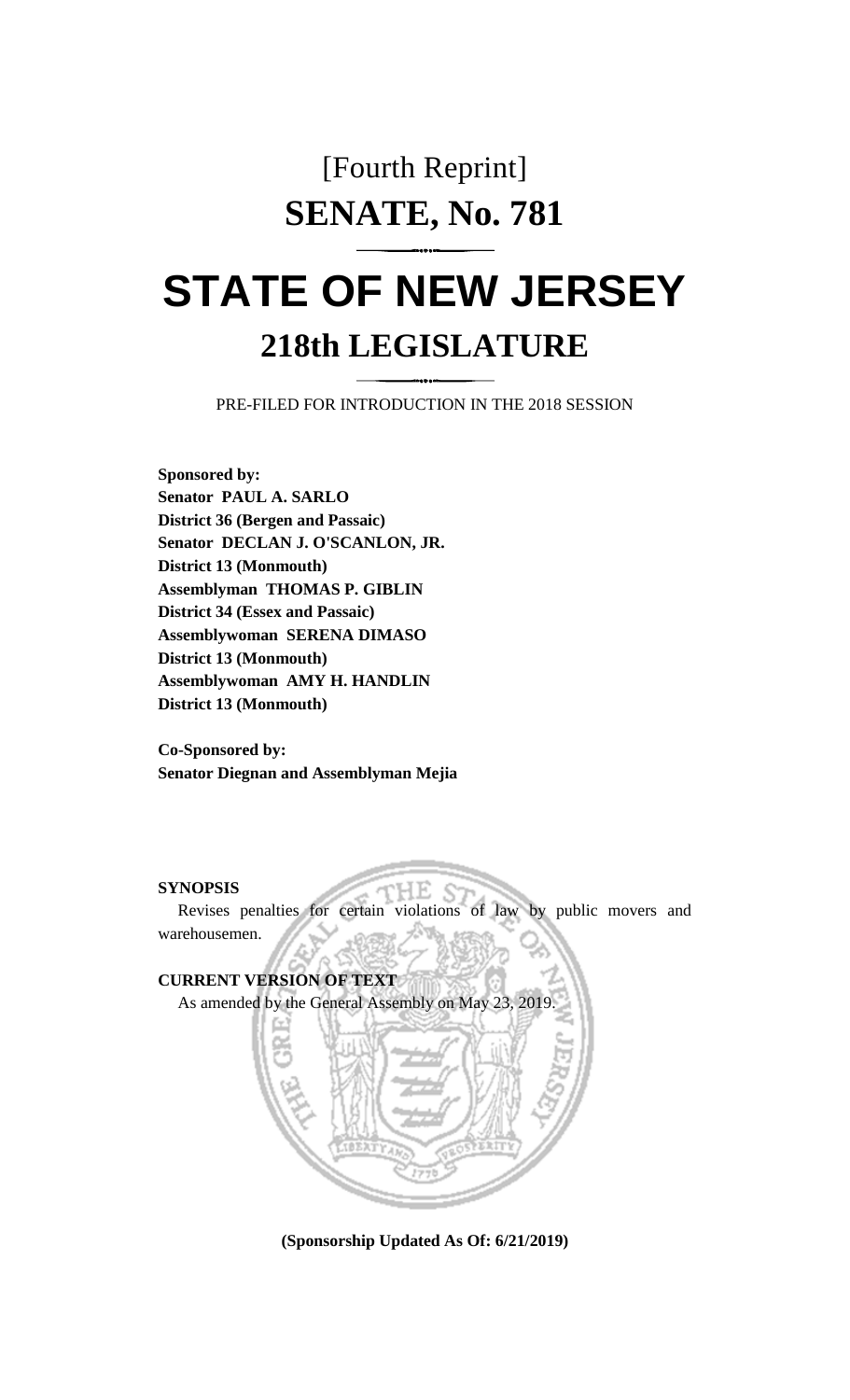$\mathfrak{D}$ 

**EXPLANATION – Matter enclosed in bold-faced brackets [thus] in the above bill is AN ACT** concerning public movers and warehousemen, and 2 amending <sup>2</sup> and supplementing<sup>2</sup> P.L.1981, c.311. **BE IT ENACTED** *by the Senate and General Assembly of the State of New Jersey:* 1. Section 6 of P.L.1981, c.311 (C.45:14D-6) is amended to read as follows: 6. The director shall, in addition to such other powers and duties as the director may possess by law: a. Administer and enforce the provisions of **[**this act**]** P.L.1981, c.311 (C.45:14D-1 et seq.); b. Adopt and promulgate rules and regulations, pursuant to the "Administrative Procedure Act," P.L.1968, c.410 (C.52:14B- 1 et seq.), to effectuate the purposes of **[**this act**]** P.L.1981, c.311 (C.45:14D-1 et seq.); c. Examine and pass on the qualifications of all applicants for license under **[**this act**]** P.L.1981, c.311 (C.45:14D-1 et seq.), and issue a license to each qualified applicant; d. Establish professional standards for persons licensed under **[**this act**]** P.L.1981, c.311 (C.45:14D-1 et seq.); e. Conduct hearings pursuant to the "Administrative Procedure Act," P.L.1968, c.410 (C.52:14B-1 et seq.); except that the director shall have the right to administer oaths to witnesses, and shall have the power to issue subpoenas for the compulsory attendance of witnesses and the production of pertinent books, papers, or records; f. Conduct proceedings before any board, agency or court of competent jurisdiction for the enforcement of the provisions of **[**this act**]** P.L.1981, c.311 (C.45:14D-1 et seq.); g. Annually publish a list of the names, addresses and tariffs of all persons who are licensed under **[**this act**]** P.L.1981, c.311 (C.45:14D-1 et seq.); h. Establish reasonable requirements with respect to proper and adequate movers' and warehousemen's services and the furnishing of estimates, and prescribe a uniform system of accounts, records and reports; i. Adopt and promulgate rules and regulations to protect the interests of the consumer, including, but not limited to, regulations concerning the contents of information brochures which a mover or 40 warehouseman shall give to a customer<sup>1</sup>, in either a written or 41 digital format,<sup>1</sup> prior to the signing of a contract for moving or storage services; and j. **<sup>1</sup> [**Promulgate rules and regulations authorizing**]** 44 <sup>4</sup>[Authorize<sup>1</sup> a regular police officer to issue a summons and

**Matter underlined thus is new matter. Matter enclosed in superscript numerals has been adopted as follows: 1 Senate floor amendments adopted June 7, 2018.**

**Assembly AAP committee amendments adopted March 18, 2019.**

**Assembly floor amendments adopted May 23, 2019.**

**not enacted and is intended to be omitted in the law.**

**Assembly ARP committee amendments adopted January 24, 2019.**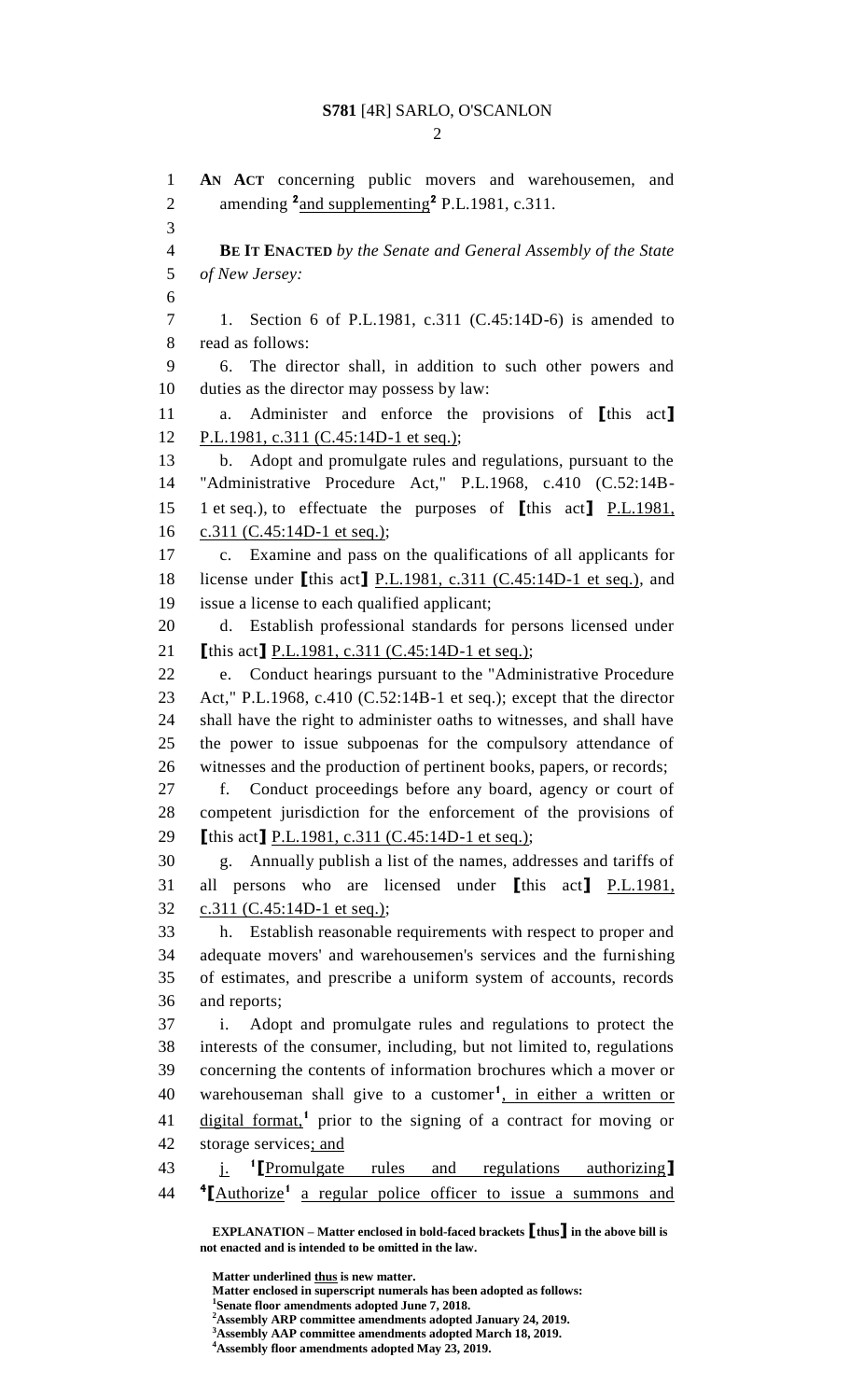impound a motor vehicle for a violation of P.L.1981, c.311 (C.45:14D-1 et seq.). A summons and impoundment shall be issued in accordance with subsections b., c., and d. of section 16 of P.L.1981, c.311 (C.45:14D-16)**]** Coordinate division enforcement efforts with State and local law enforcement agencies as may be appropriate, including but not limited to, exercising authority to impound a motor vehicle for a violation of P.L.1981, c.311 8 (C.45:14D-1 et seq.)<sup>4</sup>. 2. Section 16 of P.L.1981, c.311 (C.45:14D-16) is amended to read as follows: 16. a. Any person **<sup>1</sup> [**willfully**] 1** violating any provision of P.L.1981, c.311 (C.45:14D-1 et seq.) shall, in addition to any other sanctions provided herein, be liable to a civil penalty of not more than **[**\$2,500.00**]** \$5,000 for the first offense and not more than **[**\$5,000.00**]** \$20,000 for the second and each subsequent offense , a 17 portion of which shall be dedicated to cover the administrative costs 18 of the <sup>1</sup>municipality and<sup>1</sup> Division of Consumer Affairs in the Department of Law and Public Safety, as determined by the 20 director. Any person engaging in the unlicensed practice of 21 activities regulated by P.L.1981, c.311 (C.45:14D-1 et seq.) who 22 violates a provision of P.L.1981, c.311 (C.45:14D-1 et seq.) shall be 23 ordered, after a first offense, to delete or block access to any Internet website maintained by the person that advertises the person's unlicensed practice of activities regulated by P.L.1981, c.311 (C.45:14D-1 et seq.). The person shall be liable for an 27 additional penalty of up to \$1,000 each day that the website remains viewable to the public. For the purpose of this section, each transaction or violation shall constitute a separate offense; except a second or subsequent offense shall not be deemed to exist unless an administrative or court order has been entered in a prior, separate and independent proceeding. In lieu of an administrative proceeding or an action in the Superior Court, the Attorney General may bring an action in the name of the director for the collection or enforcement civil penalties for the violation of any provision of that act. The action may be brought in a summary manner pursuant to the "Penalty Enforcement Law of 1999," P.L.1999, c.274 (C.2A:58- 10 et seq.), and the rules of court governing actions for the collection of civil penalties in the municipal or Special Civil Part of the Law Division of the Superior Court where the offense occurred. Process in the action may be by summons or warrant and if the defendant in the action fails to answer the action, the court shall, upon finding an unlawful act or practice to have been committed by the defendant, issue a warrant for the defendant's arrest in order to bring the person before the court to satisfy the civil penalties imposed. In an action commenced pursuant to this section, the court may order restored to any person in interest any moneys or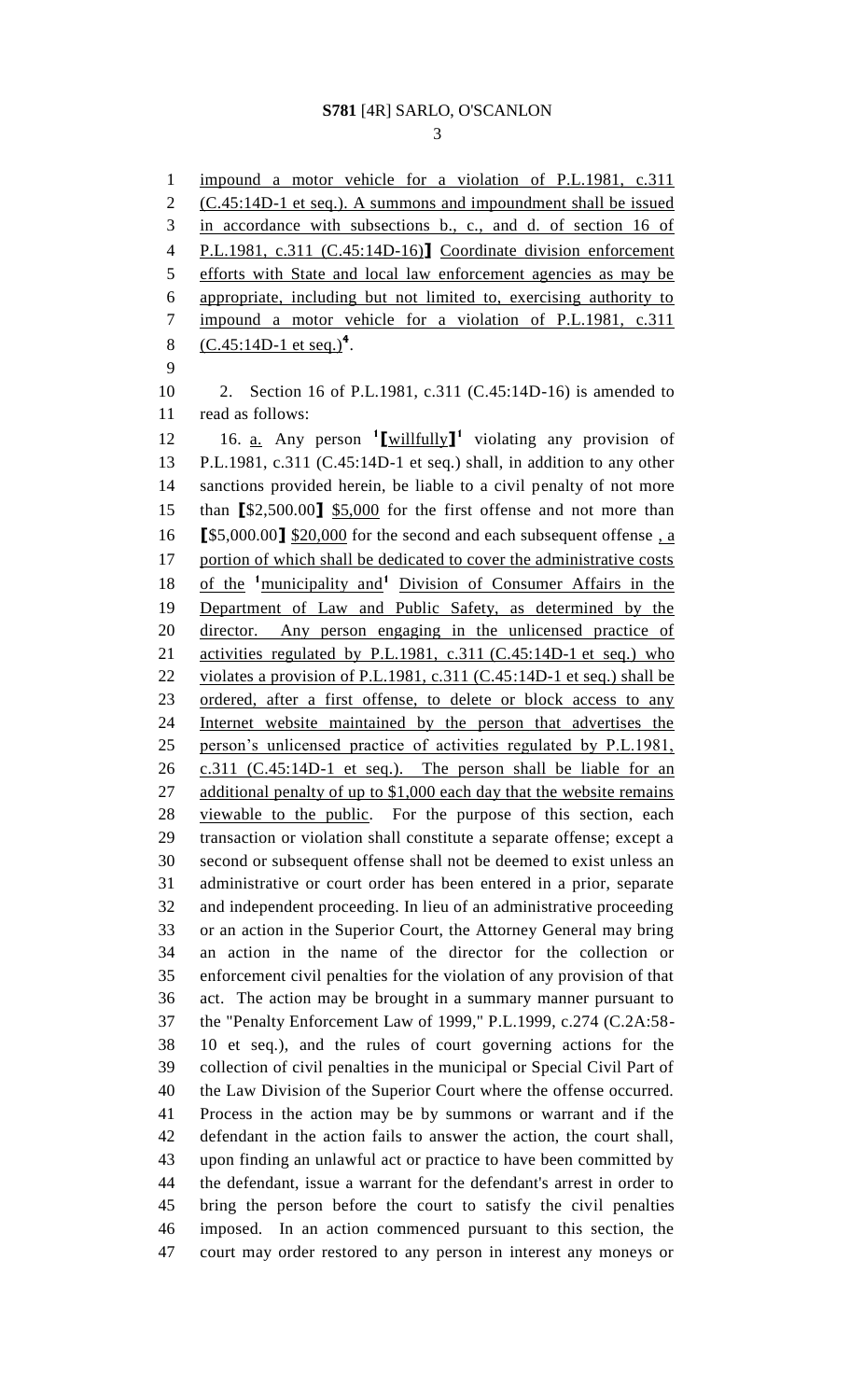property acquired by means of an unlawful act or practice. Any action alleging the unlicensed practice of the activities regulated by P.L.1981, c.311 (C.45:14D-1 et seq.) shall be brought pursuant to this section or, where injunctive relief is sought, by an action commenced in the Superior Court. In an action brought pursuant to that act, the director or the court may order the payment of costs for the use of the State.

b. Any person **<sup>1</sup> [**willfully violating any provision of**] 4 [**advertising or engaging in the business of public moving or 10 storage without a license issued pursuant to<sup>1</sup> P.L.1981, c.311 (C.45:14D-1 et seq.) shall be guilty of a disorderly persons offense and shall, upon conviction, be punished by a fine of up to **<sup>1</sup> [**\$5,000**]**  $13 \quad $1,000^1$ , or by imprisonment for up to six months, or by both fine and imprisonment**]** found to have engaged in the unlicensed practice of activities regulated by P.L.1981, c.311 (C.45:14D-1 et seq.) shall be ordered, after a first violation, to remove or cause to 17 be removed from public view on any Internet website maintained by or on behalf of the person any information that a reasonable person would construe as an offer to perform in this State activities or services subject to regulation under P.L.1981, c.311 (C.45:14D-1 et 21 seq.) and any advertising that suggests that the person is licensed to 22 perform such activities or services in this State. In addition to any other penalties, a person who violates an order entered in accordance with this subsection shall be liable for an additional penalty of up to \$1,000 each day that information on the website is 26 viewable to the public.<sup>4</sup> <sup>3</sup>Nothing in <sup>4</sup>[P.L.1981, c.311 (C.45:14D-27 **1** et seq.)**]** this section<sup>4</sup> shall be construed to impose liability on news media that accept **<sup>4</sup>** , publish, or accept and publish**<sup>4</sup>** 29 advertising <sup>4</sup> provided by or on behalf of a third party unrelated to 30 the news media entity<sup>4</sup> that may fall within the scope of P.L.1981, c.311 (C.45:14D-1 et seq.) **<sup>4</sup> [**, or publish advertising that may fall within the scope of P.L.1981, c.311 (C.45:14D-1 et seq.), or both**] 4** . **3 4 [**c. Any person engaging in the business of public moving

 without a license issued pursuant to P.L.1981, c.311 (C.45:14D-1 et seq.) may be subject to a suspension, for a period of no more than three months, of a driver's license issued pursuant to R.S.39:3-10 or commercial driver license issued pursuant to P.L.1990, c.103 (C.39:3-10.9 et seq.), and the impoundment of the motor vehicle used to engage in the unlicensed practice of public moving. 41 d. In addition to any penalty provided for in this section or the penalty established pursuant to subsection d. of section 6 of P.L.1998, c.60 (C.45:14D-29), a public mover, warehouseman, or any other person who engages in the business of public moving or storage and who knows, or reasonably should have known, that

46 payment for the lawfully agreed charges for the mover's services,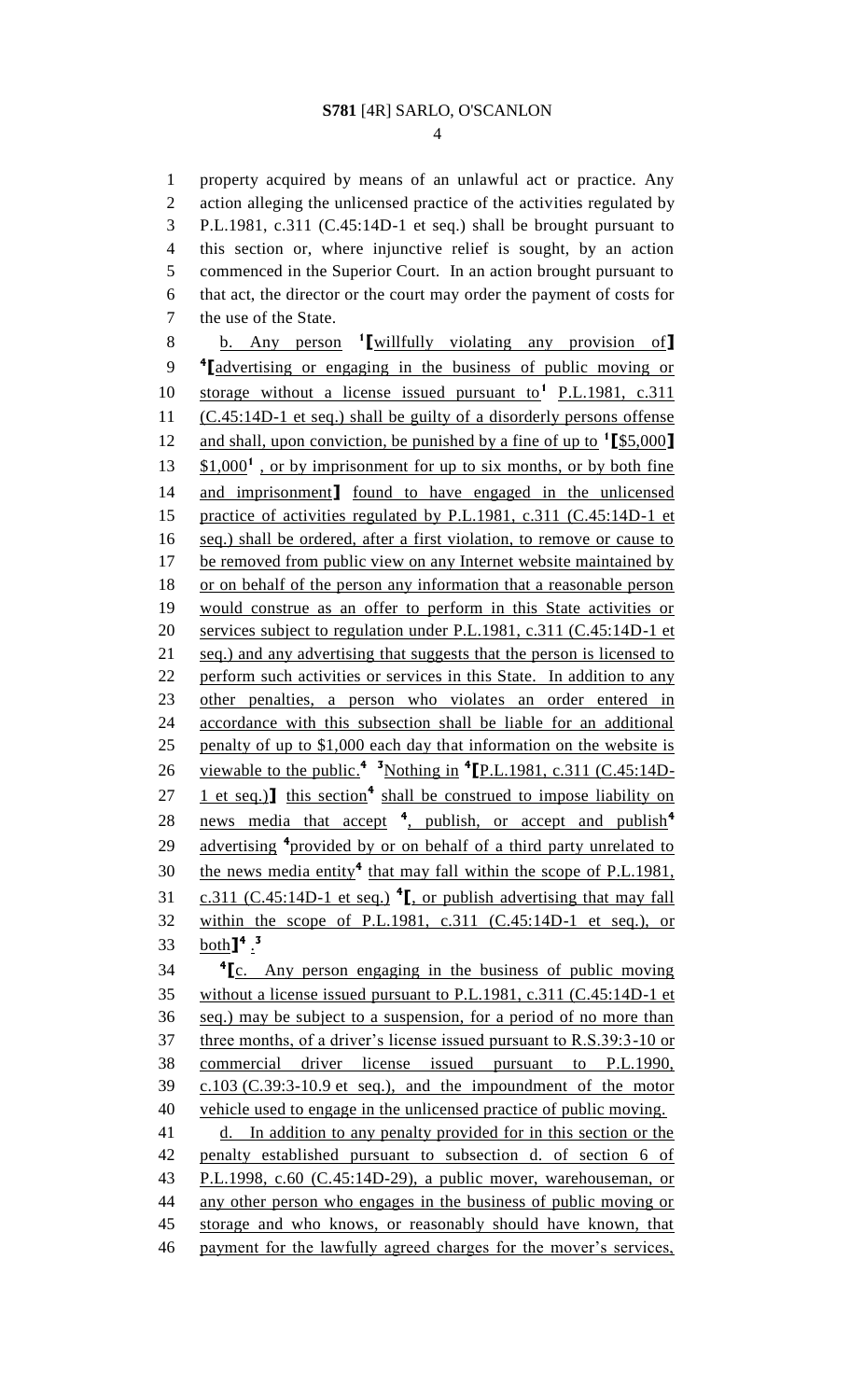### **S781** [4R] SARLO, O'SCANLON

storage services, or other person's services has been **<sup>1</sup> [**tendered**]** 2 paid in full<sup>1</sup> by a consumer, shall release the consumer's property to the consumer. If the mover, warehouseman, or other person fails to 4 release the consumer's property to the consumer, then the mover, 5 warehouseman, or other person shall be guilty of a crime of the fourth degree and shall, upon conviction, be punished by a fine of 7 up to \$10,000, or by imprisonment for up to 18 months, or by both fine and imprisonment. If the mover, warehouseman, or other person fails to release the consumer's property to the consumer, any 10 regular police officer may take custody of the consumer's property and release the property to the consumer.**] 4** 13 <sup>4</sup>3. (New section) It shall be an unlawful practice for a person who does not hold a license to engage in the business of public moving or storage issued pursuant to section 9 of P.L.1981, c311 (C.45:14D-9) to 17 offer to perform activities or services subject to regulation under P.L.1981, c.311 (C.4514D-1 et seq.) or advertise or cause to be advertised, via an Internet website or by any other means, that the person may perform such activities or services in this State. Nothing 21 in this section shall be construed to impose liability on any news media for accepting or publishing advertising that may fall within the scope of P.L.1981, c.311 (C.45:14D-1 et seq.) if that advertising is provided by or on behalf of a third party unrelated to the news media entity.**<sup>4</sup>** 26 <sup>4</sup><sub>4</sub>. (New section) It shall be an unlawful practice for a public 27 mover, warehouseman, or any other person, whether or not holding a license issued pursuant to section 9 of P.L.1981, c.311 (C.45:14D-9), who engages in the business of public moving or storage who knows, or reasonably should know, that the lawfully agreed charges for the moving or storage services have been paid in full by a consumer, to withhold or fail to timely release the consumer's property to the consumer, or to threaten to withhold or fail to timely release the consumer's property to the consumer, or to demand payment beyond or in addition to the lawfully agreed charges for the moving or storage services. Nothing in this section shall be construed to preclude or limit the prosecution or conviction of any person for theft by failure to make required disposition of property in violation of N.J.S.2C:20-9, or any other applicable criminal offense enumerated in chapter 20 of Title 2C.**<sup>4</sup>** 42 <sup>4</sup>5. (New section) a. A person owning or operating a motor vehicle who shall use or direct another person to use his motor vehicle for engaging in the business of public moving without having a license as provided for in section 9 of P.L.1981, c.311 (C.45:14D-9), commits a disorderly persons offense. The first offense is punishable by a fine